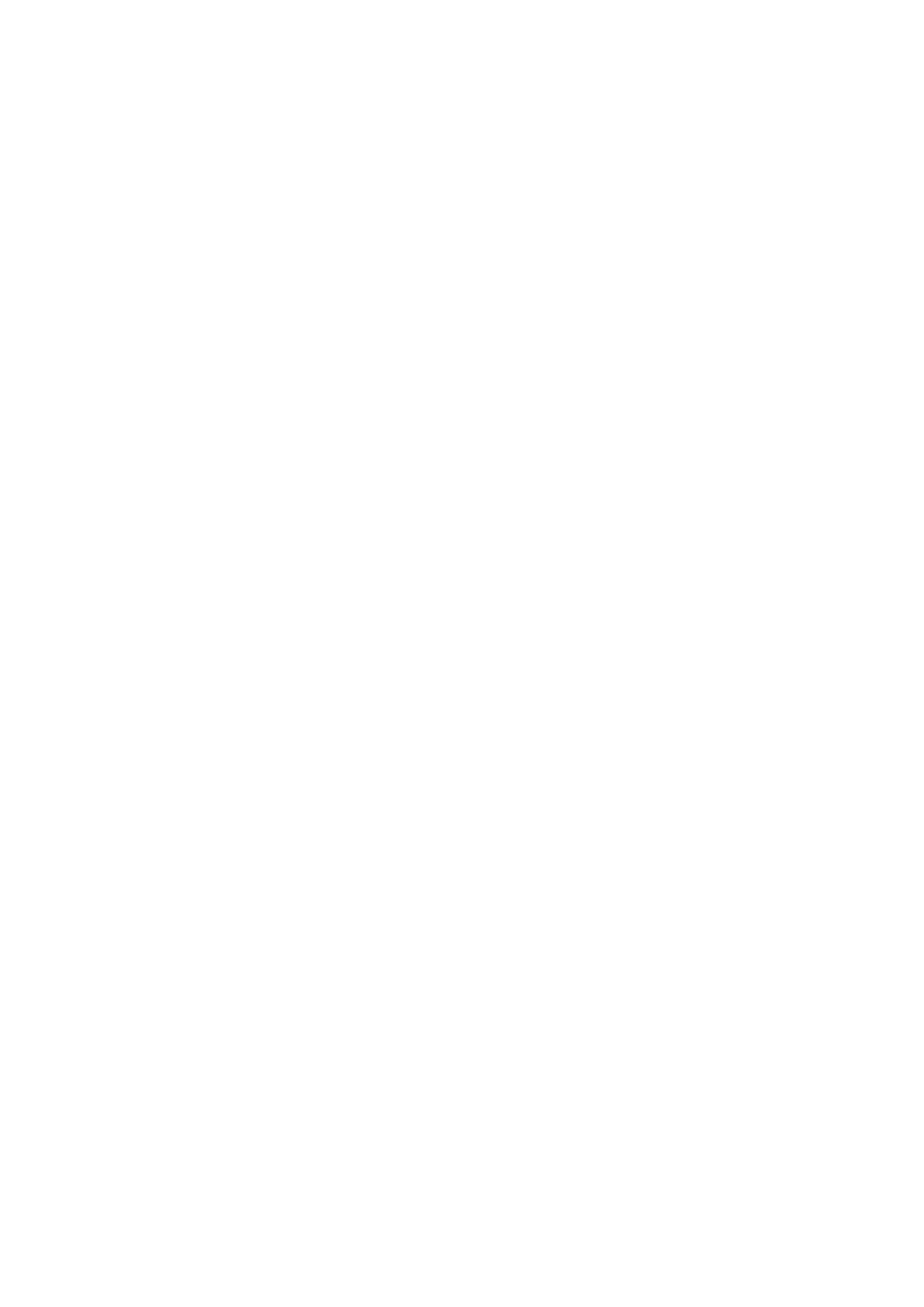*Page Intentionally Left Blank*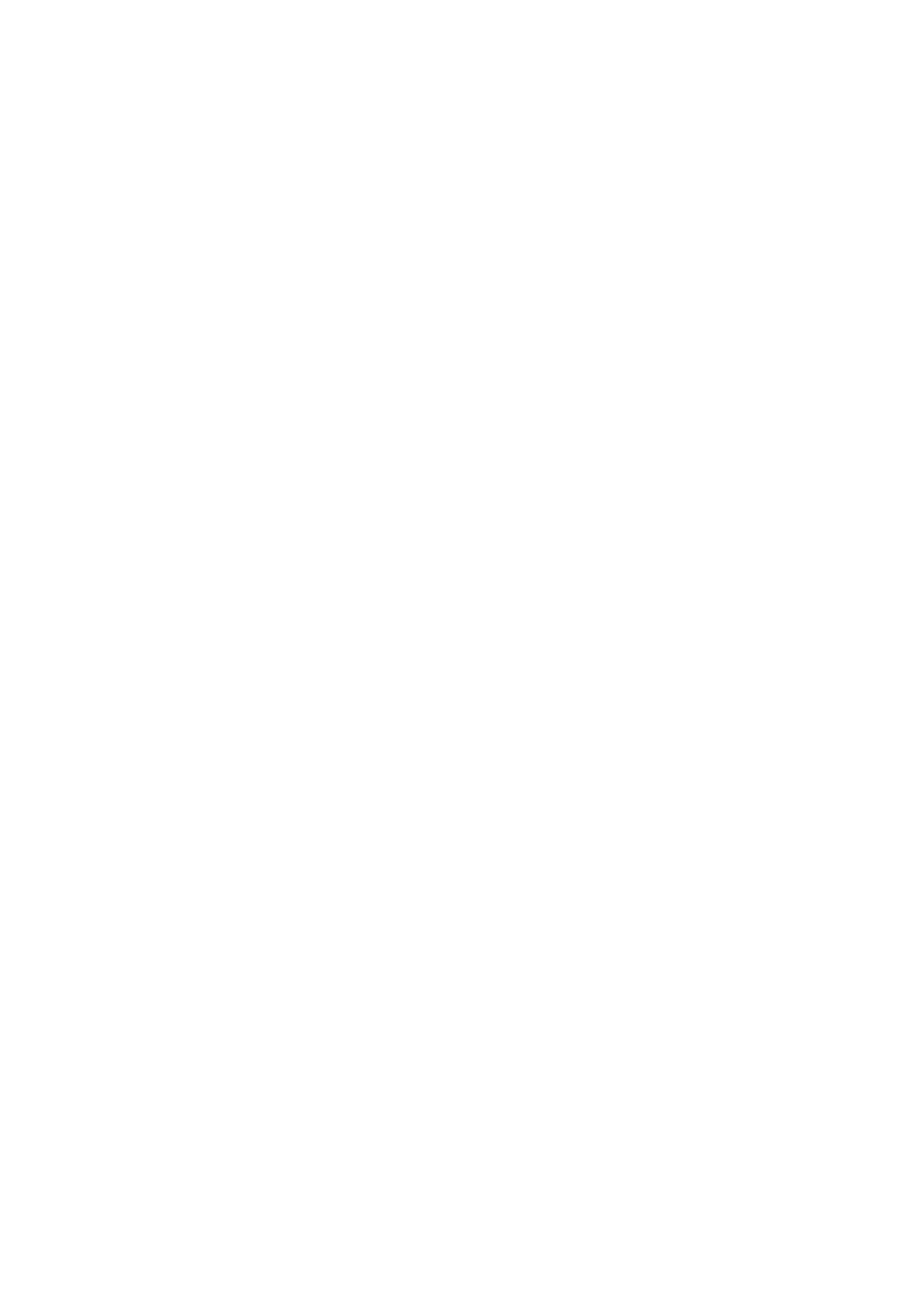**PAGE**

**1**

## **2 SIGNIFICANT RESOURCE MANAGEMENT ISSUES FACING THE DISTRICT**

## <span id="page-4-0"></span>**2.1 Introduction**

Fifteen significant District Plan issues were identified through the public consultation which led to the preparation of this Plan. "Issues" can be thought of as matters of interest or concern to the District's community regarding the use, development or protection of **natural and physical resources**. Quite often they are environmental problems. The issues tend to overlap and cannot always be resolved at the same time.

## <span id="page-4-1"></span>**2.2 Issues**

- 1) The District's people need to be able to provide for their social and economic and cultural wellbeing and for their health and safety, without having extra barriers created by unnecessary restrictions in the District Plan.
- 2) Appropriate ways to take Maori values into account and to involve the Tangata Whenua in Resource Management decision-making are still being refined.
- 3) There has been a major loss of natural ecosystems in the District, particularly those on the lowland plains which would have supported a high level of biodiversity. Lost ecosystem values need to be restored and the remaining fragments protected to enhance and safeguard the biodiversity of the District.
- 4) [DELETED PC46]
- 5) Past land uses, developments, **sign**s and surface water uses have not always fitted into their surroundings without causing problems such as:
	- a) Adverse **effect**s on the natural **environment** due to for example pollution, and the removal of the habitat of flora and fauna.
	- b) [DELETED PC 55]
	- c) [DELETED PC 55]
	- d) Smoke, dust, odours or fumes which have an adverse **effect** upon people's health, neighbourhood amenities and the **environment** as a whole.
	- e) **Effect**s on soil productivity, structure and stability through such activities as soil removal, covering with hard surfaces, and inappropriate cultivation. The **effect**s are often gradual and cumulative.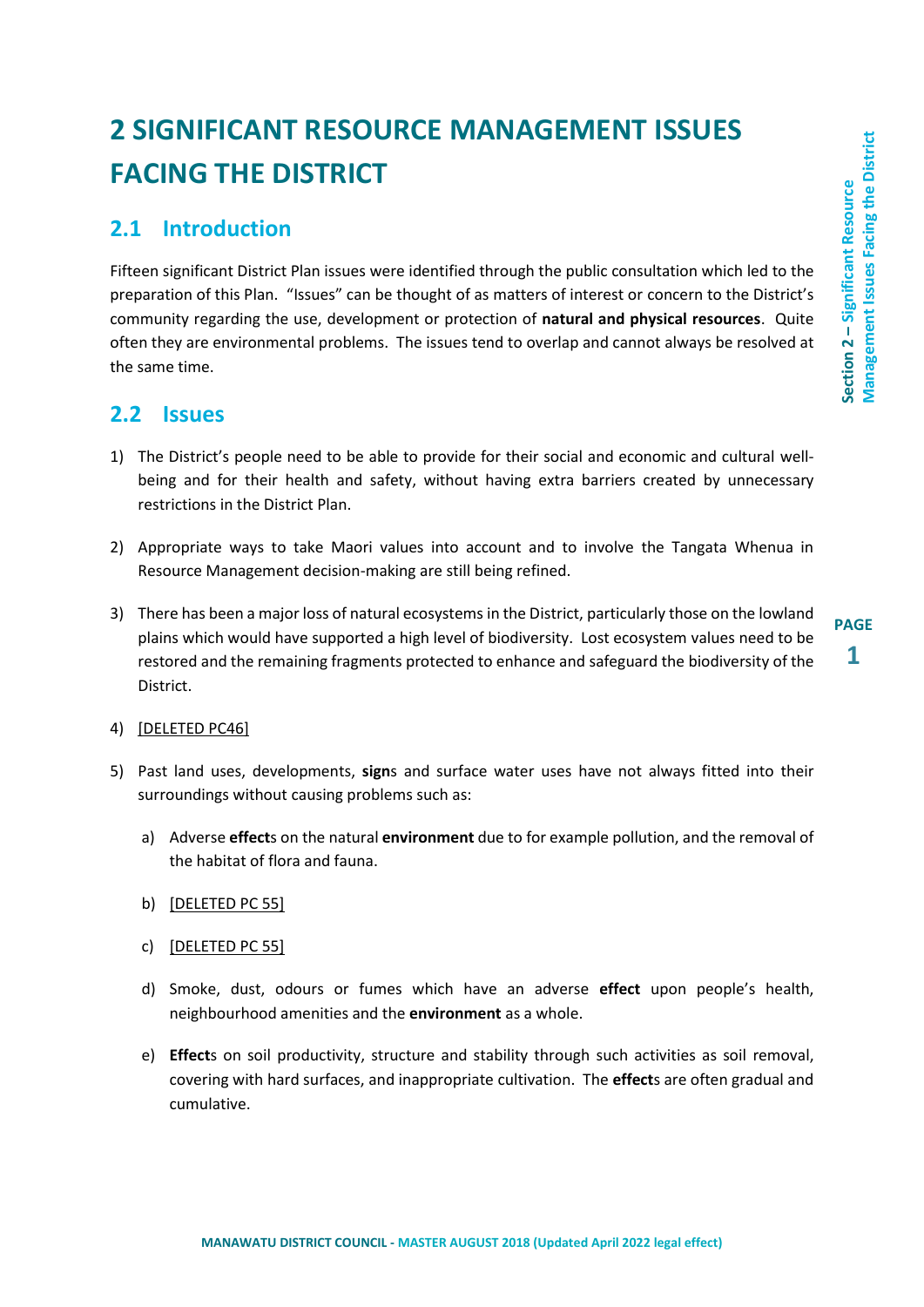- f) **Effect**s of development pressures upon other **natural and physical resources**, e.g. on town centres, the quality or availability of water, energy supplies, the safety and efficiency of roading systems, or the supply of minerals).
- g) Overshadowing by **building**s, shelter belts and trees. This can have **effect**s on people's use and enjoyment of adjoining land.
- h) Pressure from newly established "sensitive" activities, such as residential uses, for established operations which have a level of perceived nuisance to be curtailed or closed down.
- i) Visual Appearance -"eyesores", such as piles of junk in the open, unfinished building projects or a profusion of **sign**s and billboards.
- j) [DELETED PC 55]
- k) Electrical interference to radios and televisions.
- l) A loss of visual privacy, e.g. homes and outdoor living areas being "seen into" by neighbours and passers-by.
- m) Cultural Impacts, e.g. many people are reluctant to have a **funeral parlour** next to their home. These impacts can be difficult to deal with, particularly if more than one culture is involved.
- n) Concerns about people's personal safety and security, e.g. in using public places which are dimly lit, or from aircraft accidents near airports.
- o) The potentially adverse **effect**s on people's health and safety and upon ecosystems from mishaps in the production, transport, use or disposal of hazardous substances, or,
- p) [DELETED PC 55]

New and existing activities therefore need guidance to prevent similar problems (while recognising any relevant existing use rights).

- 6) Parts of the District have significant soil erosion problems and varied water quality is likewise a problem in some of our rivers and streams. These environmental impacts are related to the removal of the land's natural vegetation cover.
- 7) The fragmentation of land holdings and new housing and other development which results from subdivision is having a cumulative impact upon the rural **environment**, including upon its rural character and amenities and upon the future options for use of the vulnerable versatile land. While each proposal may have minor **effect**s on its own, the cumulative **effect**s over time can be very significant.
- 8) The District is prone to natural hazards, especially flooding, and to associated property damage.

**PAGE 2**